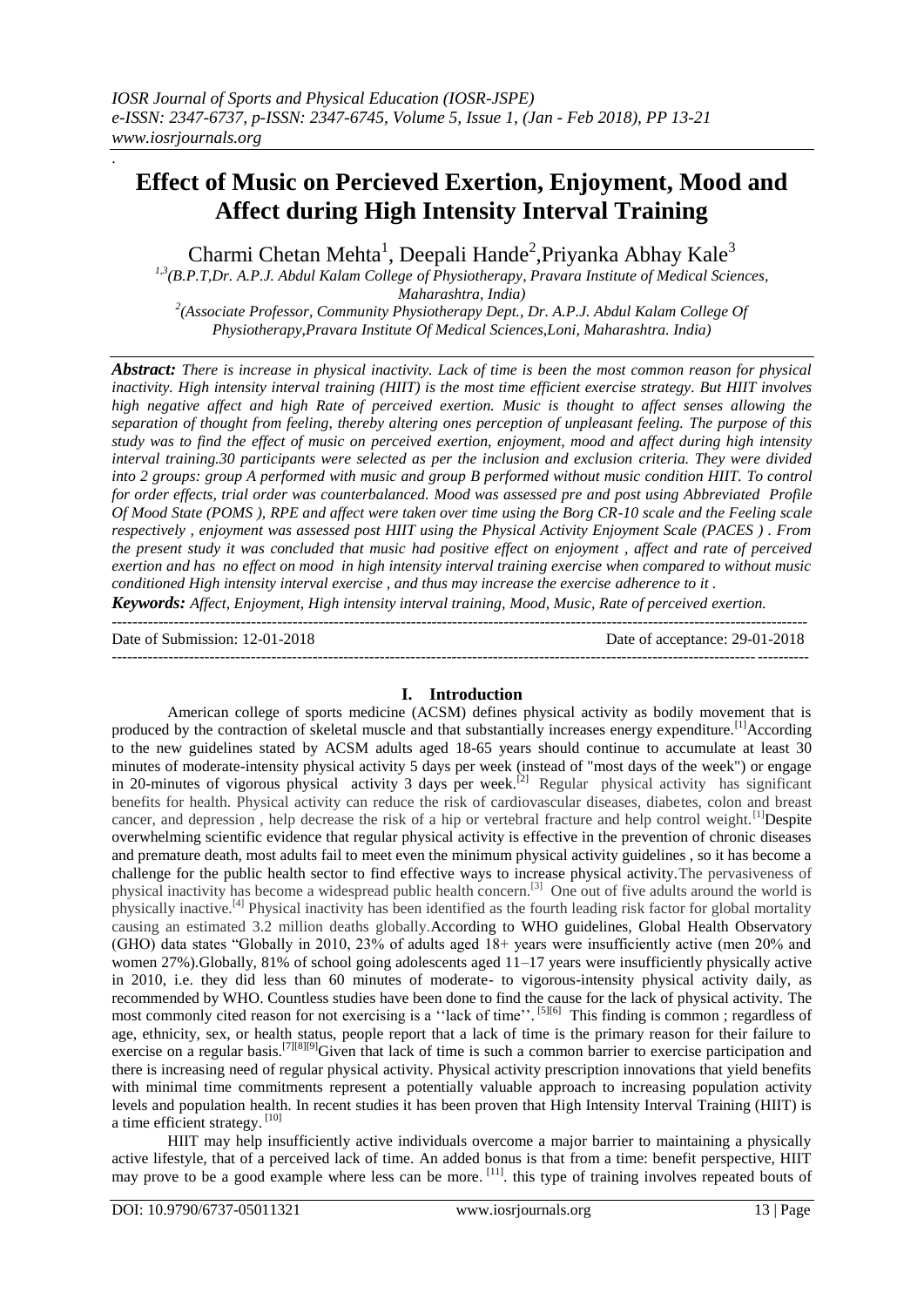high intensity effort followed by varied recovery times. The intense work periods may range from 5 seconds to 8 minutes long, and are performed at 80% to 95% of a person"s estimated maximal heart rate, the maximum number of times your heart will beat in a minute without overexerting yourself. The recovery periods may last equally as long as the work periods and are usually performed at 40% to 50% of a person"s estimated maximal heart rate. The workout continues with the alternating work and relief periods to a total of 20 to 60 minutes. HIIT training can easily be modified for people of all fitness levels and special conditions, such as overweight and diabetes. HIIT workouts can be performed on all exercise modes, including cycling, walking, swimming, aqua training, elliptical cross-training, and in many group exercise classes. HIIT workouts provide similar fitness benefits as continuous endurance workouts, but in shorter periods of time. This is because HIIT workouts tend to burn more calories than traditional workouts, especially after the workout. The post-exercise period is called "EPOC", which stands for excess post exercise oxygen consumption. This is generally about a 2-hour period after an exercise bout where the body is restoring itself to pre-exercise levels, and thus using more energy. Because of the vigorous contractile nature of HIIT workouts, the EPOC generally tends to be modestly greater, adding about 6 to 15% more calories to the overall workout energy expenditure.<sup>[12]</sup>HIIT is very useful in various health condition and benefits in various fields and is superior to the traditional Moderate Intensity Continuous Training . [13][14][15][16][17][18]although there are various benefits of HIIT lower responses on the feeling scale ( $p \le 0.01$ ) and higher responses on the felt arousal scale ( $p \le 0.001$ ) and the rating of perceived exertion were obtained during the HIIT session.<sup>[18][19]</sup> This may limit the adherence to this time-effective training mode.<sup>[20]</sup>Many research also conclude that exercise-related increases in positive affect and decreases in feelings of fatigue can aid in the successful translation of exercise intentions into behaviour and improve adherence to exercise<sup>[21]</sup>. It is known that several sensory modalities are required to affect perceived exertion and attention allocation while engaging in demanding workload. External stimuli may serve as mediating agents in diverting attention away from internal and painful stimuli. This distraction may likely contribute to the pleasantness of the exercise experience, ultimately leading to increased exercise participation and reduced dropout rates.<sup>[22]</sup>

Music is one such sensory modality that can have an effect on exercise. According to the available evidence, music captures attention, triggers a range of emotions, has positive effect on mood, evokes memories, increases work output, heightens arousal, reduces inhibitions and encourages rhythmic movement, all these purposes have considerable application in the exercise domain. Music has an ergogenic effect and it is evident when music improves exercise performance by either delaying fatigue or increasing work output. In this sense, music can be thought of as a type of performance-enhancing drug.Music has on reducing rate of perceived exertion and enhances affective states and work output in submaximal exercise. <sup>[23]</sup> It is reported that the intensity of exercise determines the extent to which music can inhibit the processing of other sensory cues.  $^{[24]}\text{At}$ high intensity levels, physiological cues appear to dominate processing capacity due to their relative strength, while at the more moderate intensity levels of exercise, both internal (e.g., kinaesthetic) and external (e.g., music) cues can be processed in parallel. While the positive effects of music on how one feels may not have the power to alter the perceptions of fatigue when exercising at a very high intensity, music may change how one interprets or responds to sensations of high exertion  $^{[25]}$  In other words, although it is not possible to distract exercisers from the fatigue induced by high-intensity exercise, it is possible to change their perception of this fatigue towards a more positive evaluation; ostensibly music appears to "colour" the interpretation of fatigue <sup>[26]</sup>Effect of music on high intensity exercise is contradictory there are research's that do not support the use of music in high intensity exercise.<sup>[27]</sup> there are many researches that support the use of music in high intensity exercise.[28][29][30]

To our knowledge, the psychological effects of music and their subsequent influence on performance have not been evaluated using an intermittent high-intensity exercise protocol. Since HIIT is the most time efficient , but is associated with high Rate of perceived exertion ( RPE) and negative affect and since RPE ,affect, mood and enjoyment are determinants of exercise adherence and music has a positive impact on these measures , this study concentrates on the effect of music on RPE , affect , mood and enjoyment thus improve adherence during HIIT .

# **II. Methodology**

- 2.1. Equipment to be used:
- 2.1.1. Treadmill
- 2.1.2. Polar HR moniter
- 2.1.3. Headphones
- 2.1.4. Phone
- 2.2. Materials to be used:
- 2.2.1. Consent form
- 2.2.2. Data collection sheet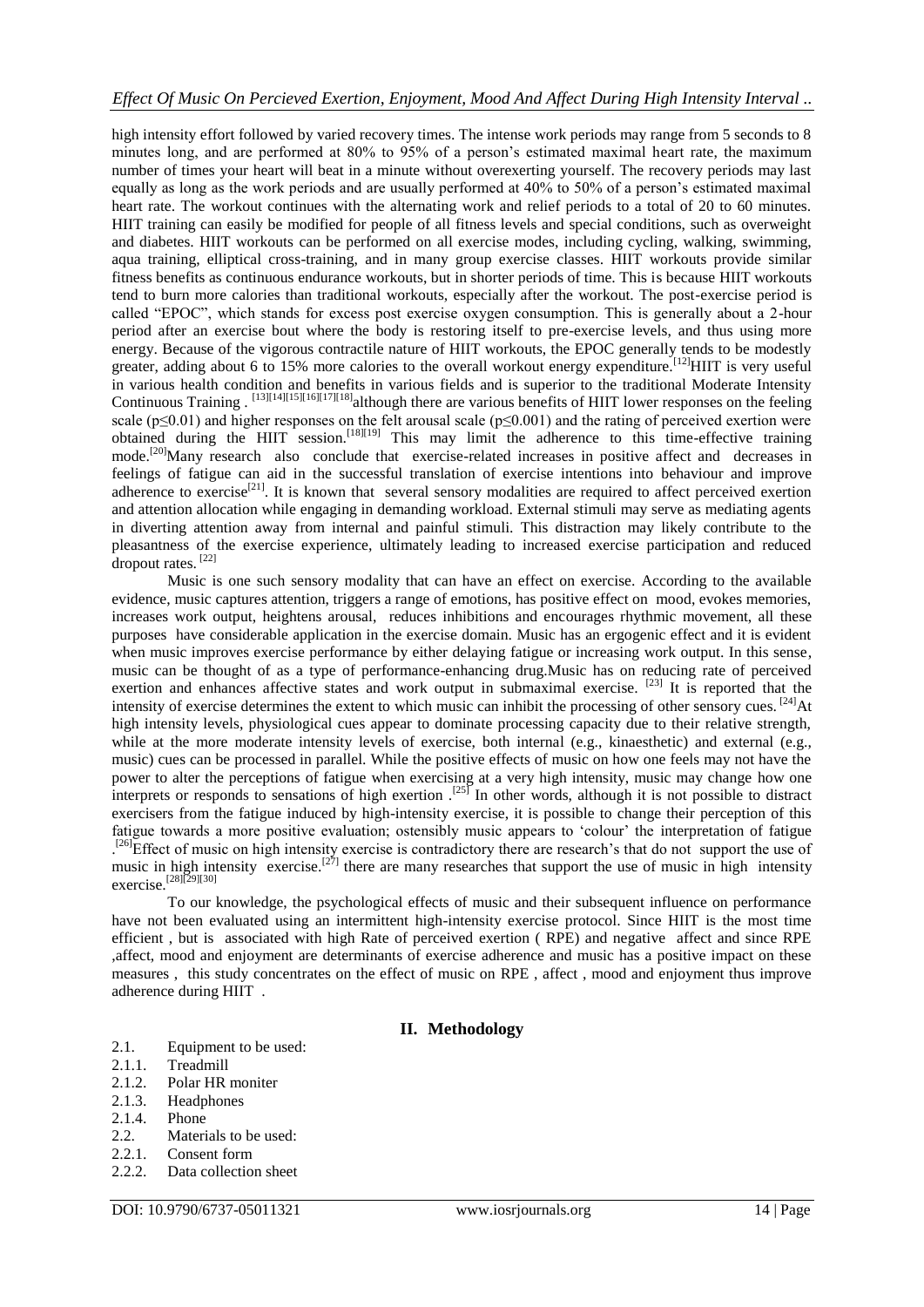- 2.2.3. Recording sheet
- 2.2.4. Pen
- 2.2.5. Pencil
- 2.3. SELECTION CRITERIA:
- 2.3.1. Inclusion criteria:
- Healthy and moderately active individual (as assessed by the International Physical Activity Questionnaire-Short Form (IPAQ))
- Having BMI 18.5 22.9 ( Asian criteria for normal weight )
- Age between 20-30
- Participants willing to participate.
- 2.3.2 Exclusion criteria:
- Athletes.
- Participants contraindicated to exercise based on the Physical Activity Readiness scale.
- Participants not willing to participate**.**
- 2.4. Pre-test protocol:

Participants were selected as per the inclusion and exclusion criteria. During this session subjects were asked to read and sign informed consent form and answer the PAR-Q (Physical Activity Readiness Questionnaire), and the IPAQ-SF (International Physical Activity Questionnaire).The height and weight of each person was taken .The scales RPE scale , feeling scale, mood scale , enjoyment scale where explained to the patient .

2.5. Music selection:

 Participants were instructed to write a list of six songs (ranked in order by preference) that they would enjoy listening to while exercising. These songs were used to create a personalized music playlist for each participant.

#### 2.6. PROCEDURE:

Participants were asked to perform 2 HIIT exercise trials: one with music (preferred music as selected by the participants was played on headphones) and other without music. To control for order effects, trial order was counterbalanced meaning there were 2 groups, group A performed with music and group B without music and for the second trial the groups were interchanged that means now group A performed without music and group B with music. Before starting the protocol, Heart Rate maximum (HRmax) was calculated for each participant using the age-estimated equation (220-age). From the obtained HRmax value, the following targets were determined: 85% HRmax and 20%HRmax. The participants were made to wear the Polar HR moniter.

Before the start of exercise the participants had to fill the profile of moods scale. Then according to ACSM guidelines for high intensity interval training, participants started with 5 mins warm up followed by 2min of high intensity (80%hrmax) 4 times with 4 minutes interval period between each exercise at low intensity (20% hrmax) with music for group A and without music for group B .During each trial measures of affect and RPE were taken. For which the participants had to answer how hard was the physical activity and how they feel about the physical activity before, after and at half time of each phase of HIIT i.e. during warmup , high intensity bout 1, 2,3 , during rest period between bouts 1 ,2,3 and cool down , with participants simply pointing to which number most closely reflected their current state. On Completion of the 20 min trial was followed by a 3 min cool-down, performed at a self-selected intensity. Post-task enjoyment was assessed using the PACES scale and post task mood assessed using the profile of moods scale. Participants were asked to rest for an additional 60 min after the exercise. The next HIIT took place at least 1 week after the first session in which groups were interchanged i.e. Participants of Group A performed with music and Group B performed without music.

|                   | WITH MUSIC       | WITHOUT MUSIC      | <b>P VALUE</b> | <b>T VALUE</b> | <b>RESULT</b>          |
|-------------------|------------------|--------------------|----------------|----------------|------------------------|
|                   | MEAN±SD          | <b>MEAN±SD</b>     |                |                |                        |
| PRE               | 7 ± 0.000        | $7 \pm 0.000$      |                |                |                        |
| WARMUP            | 7 ± 0.000        | $7 \pm 0.000$      |                |                |                        |
| <b>BOUT 1</b>     | $10.8 \pm 1.990$ | $11.46 + 1.717$    | 0.1700         | 1.390          | NOT SIGNIFICANT        |
| <b>REST1</b>      | $7.93 \pm 1.258$ | $8.4 \pm 1.589$    | 0.2122         | 1.261          | <b>NOT SIGNIFICANT</b> |
| BOUT <sub>2</sub> | $10.2 + 2.007$   | $11.26 \pm 1.639$  | 0.279          | 2.235          | <b>SIGNIFICANT</b>     |
| REST <sub>2</sub> | $8.06 \pm 1.363$ | $8.133 \pm 1.358$  | 0.8501         | 0.1899         | NOT SIGNIFICANT        |
| <b>BOUT 3</b>     | $9.8 \pm 2.007$  | $11+1.661$         | 0.0144         | 0.523          | <b>SIGNIFICANT</b>     |
| REST <sub>3</sub> | $8.2 + 1.448$    | $8.066 \pm 1.258$  | 0.7048         | 0.3808         | <b>NOT SIGNIFICANT</b> |
| <b>COOL DOWN</b>  | 7.066±0.3651     | $7.2 \pm 0.8052$   | 0.4122         | 0.8260         | <b>NOT SIGNIFICANT</b> |
| <b>POST</b>       | $7 \pm 0.000$    | $7.066 \pm 0.3651$ |                |                |                        |

**III. Data Analysis And Result Table no.1.**Rate of perceived exertion (RPE) over time withvs. without music condition HIIT.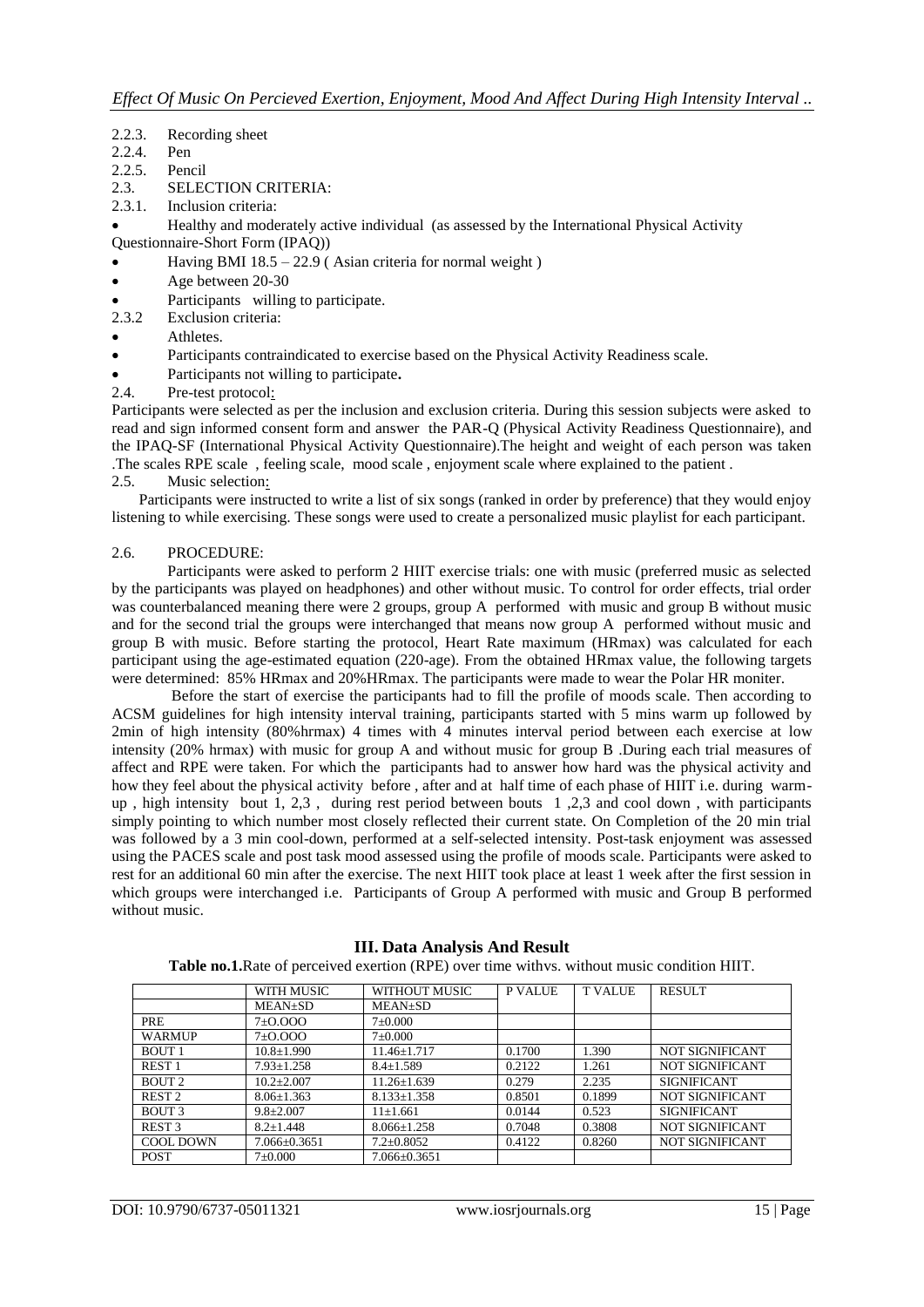

**Fig.no.1.** shows comparisonof RPE over time with music and without music condition HIIT.

RESULT NO.1.

- 1) On comparison of RPE during PRE EXERCISE PERIOD between with music condition and without music condition HIIT using unpaired 't' test, where p value is 0.1700 and p value is 1.390, is indicated not significant .
- 2) On comparison of RPE during WARM UP between with music condition and without music condition HIIT using unpaired 't' test, where p value i, is indicated significant.
- 3) On comparison of RPE during BOUT 1 between with music condition and without music condition HIIT using unpaired "t" test HIIT, where p value is 0.1700 and p value is 1.390, is indicated not significant.
- 4) On comparison of RPE during REST 1 between with music condition and without music condition HIIT using unpaired't' test, where p value is 0.2122 and t value is 1.261 indicated not significant.
- 5) On comparison of RPE during BOUT 2 between with music condition and without music condition HIIT using unpaired  $'t'$  test, where p value is 0.279 and t value is 2.255, is indicated significant.
- 6) On comparison of RPE during REST 2 between with music condition and without music condition HIIT using unpaired "t" test, where p value is 0.8501 and t value is 0.1899, is indicated not significant.
- 7) On comparison of RPE during BOUT 3 between with music condition and without music condition HIIT using unpaired 't' test, where p value is  $0.0144$  and t value is  $2.523$ , is indicated significant.
- 8) On comparison of RPE during REST 3 between with music condition and without music condition HIIT using unpaired"t" test , where p value is 0.7048 and t value is 0.3808 , is indicated not significant.
- 9) On comparison HIIT of RPE during COOL DOWN between with music condition and without music condition HIIT using unpaired 't' test, where p value is 0.7048 and t value is 0.8260, is indicated not significant.
- 10) On comparison of RPE during POST EXERCISE PERIOD between with music condition and without music condition HIIT using unpaired 't' test, where t value is and p value is, is indicated significant.

| TABLE NO.2: Comparison of mean post exercise enjoyment between with music and without music condition |  |
|-------------------------------------------------------------------------------------------------------|--|
| HIIT.                                                                                                 |  |



**HIIT**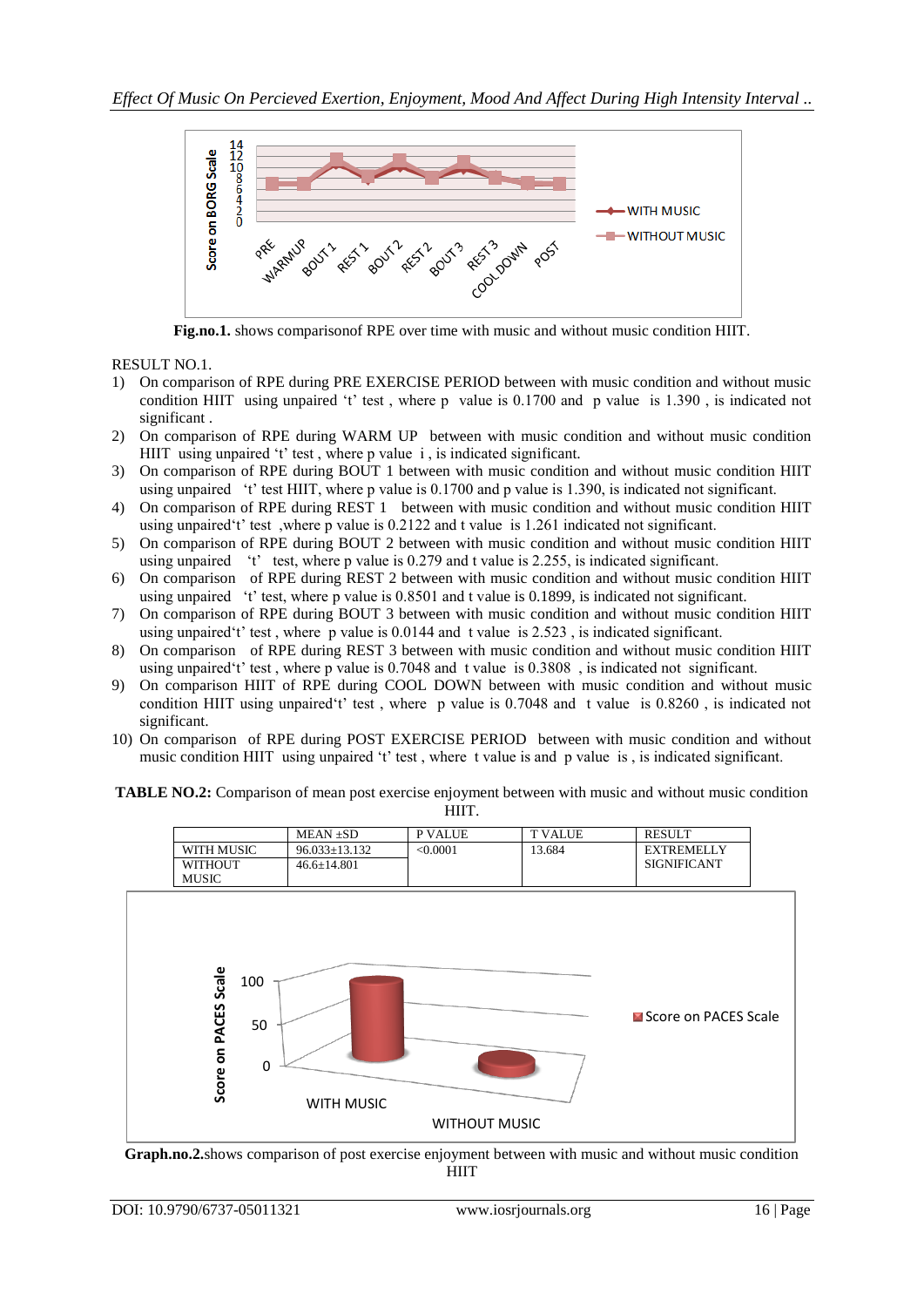# RESULT NO. 2:

GRAPH.NO.2. shows that on comparison of post exercise enjoyment between with music condition and without music condition high intensity interval training using unpaired 't' test, where p value was  $\leq 0.0001$  and t value was 13.684, which is extremely significant.

|                   | POST WITHOUT      | POST WITH        | <b>P VALUE</b> | <b>TVALUE</b> | <b>RESULT</b>          |
|-------------------|-------------------|------------------|----------------|---------------|------------------------|
|                   | MEAN±SD           | <b>MEAN±SD</b>   |                |               |                        |
| <b>TENSION</b>    | $1.5 \pm 2.675$   | $0.73 + 1.112$   | 0.1526         | 1.450         | NOT SIGNIFICANT        |
| ANGER             | $0.866 \pm 1.995$ | $0.86 \pm 1.69$  | >0.9999        | 0.0000        | NOT SIGNIFICANT        |
| <b>FATIGUE</b>    | 3.7333+4.211      | $3.16 \pm 3.51$  | O.5578         | 0.5895        | NOT SIGNIFICANT        |
| <b>DEPRESSION</b> | $0.7+2.466$       | $0.266 \pm 0.82$ | 0.3652         | 0.9126        | NOT SIGNIFICANT        |
| <b>CONFUSION</b>  | $1.13 \pm 3.34$   | $0.83 \pm 1.80$  | 0.666          | 0.4330        | NOT SIGNIFICANT        |
| VIGOUR            | $10.5 + 4.8$      | 11.8+4.874       | 0.317          | 1.009         | NOT SIGNICANT          |
| ERA               | $18.3 \pm 3.8$    | $19.6 \pm 3.5$   | 2.1617         | 1.417         | NOT SIGNIFICANT        |
| <b>TMD</b>        | $21.7 \pm 11.6$   | $25.03+9.242$    | 0.2257         | 1.225         | <b>NOT SIGNIFICANT</b> |





**Fig.no.3.**showscomparison of mean in post mood between with and without music condition HIIT.

# RESULT 3:

# Fig.no.3 SHOWS THAT

- 1) On comparison of mean in post TENSION between with and without music condition, where p value is 0.1526 and t value is 1.450, is indicated not significant.
- 2) On comparison of mean in post ANGER between with and without music condition, where p value is >0.999 and t value is 0.000, is indicated not significant.
- 3) On comparison of mean in post FATIGUE between with and without music condition, where p value is 0.5578 and t value is 0.5895, is indicated not significant.
- 4) On comparison of mean in post-DEPRESSION between with and without music condition, where p value is 0.3652 and t value is 0.9126, is indicated not significant.
- 5) On comparison of mean in post CONFUSION between with and without music condition, where p value is 0.666 and t value is 0.433, is indicated not significant.
- 6) On comparison of mean in post VIGOUR between with and without music condition, where p value is 0.317 and t value is 1.009, is indicated not significant.
- 7) On comparison of mean in post ERA between with and without music condition, where p value is 2.1617 and t value is 1.417, is indicated not significant.
- 8) On comparison of mean in post TMD between with and without music condition, where p value is 0.2257 and t value is 1.225, is indicated not significant.

# **TABLE NO.4:**

Comparison between mean affect over time during with music and without music condition HIIT.

|        | WITH MUSIC      | WITHOUT MUSIC | P VALUE | <b>TVALUE</b> | <b>RESULT</b>           |
|--------|-----------------|---------------|---------|---------------|-------------------------|
|        | MEAN+SD         | $MEAN+SD$     |         |               |                         |
| PRE    | $.633+1.497$    | $.266+1.461$  | Q.3406  | 0.9603        | NOT SIGNIFICANT         |
|        |                 |               |         |               |                         |
| WARMUP | $2.766 + 1.695$ | $.633+1.299$  | 0.0052  | 2.906         | <b>VERY SIGNIFICANT</b> |

DOI: 10.9790/6737-05011321 www.iosrjournals.org 17 | Page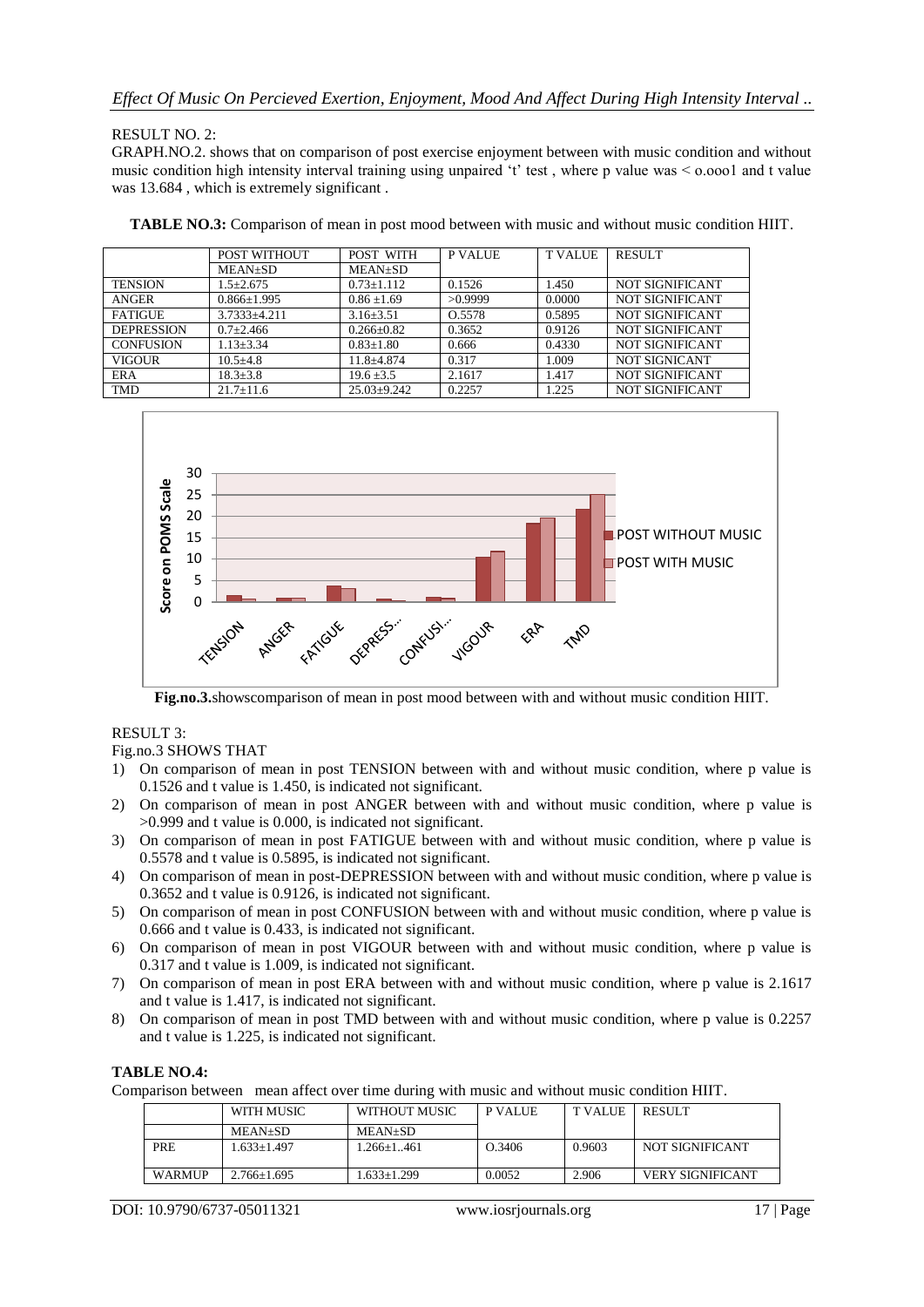*Effect Of Music On Percieved Exertion, Enjoyment, Mood And Affect During High Intensity Interval ..*

| <b>BOUT 1</b>     | $2.966+1.921$   | 1.466+1.737       | 0.0024  | 3.173 | <b>VERY SIGNIFICANT</b> |
|-------------------|-----------------|-------------------|---------|-------|-------------------------|
| REST <sub>1</sub> | $3.6 + 1.545$   | $2.166 \pm 1.599$ | 0.0008  | 3.531 | <b>EXTREMELY</b>        |
|                   |                 |                   |         |       | <b>SIGNIFICANT</b>      |
| BOUT <sub>2</sub> | $3.2 \pm 1.827$ | $1.766 \pm 2.366$ | 0.0019  | 3.260 | <b>VERY SIGNIFICANT</b> |
| REST <sub>2</sub> | $3.766 + 1.755$ | $2.366 + 1.650$   | 0.0023  | 3.183 | <b>VERY SIGNIFICANT</b> |
| BOUT 3            | $3.9 + 1.447$   | $2.1 + 1.689$     | <0.001  | 4.434 | <b>EXTREMELY</b>        |
|                   |                 |                   |         |       | <b>SIGNIFICANT</b>      |
| REST <sub>3</sub> | $4.16 + 1.341$  | $2.433+1.654$     | < 0.001 | 4.458 | <b>EXTREMELY</b>        |
|                   |                 |                   |         |       | <b>SIGNIFICANT</b>      |
| COOL.             | $4.1 + 1.348$   | $2.3 + 1.512$     | <0.001  | 4.867 | <b>EXTREMELY</b>        |
| <b>DOWN</b>       |                 |                   |         |       | <b>SIGNIFICANT</b>      |
| <b>POST</b>       | $4.1 + 1.348$   | $2.3 + 1.512$     | < 0.001 | 4.867 | <b>EXTREMELY</b>        |
|                   |                 |                   |         |       | <b>SIGNIFICANT</b>      |



**Fig.no.4.** shows comparison between mean affect over time during with music and without music condition HIIT.

# RESULT NO 4:

# Fig.no.4 SHOWS THAT

- 1) On comparison of feeling during PRE EXERCISE PERIOD between with music condition and without music condition HIIT using unpaired 't' test, where p value is 0.3406 and t value is 0.9603, is indicated not significant.
- 2) On comparison of feeling during WARM UP between with music condition and without music condition HIIT using unpaired 't' test, where p value is 0.0052 and t value is 2.906, is indicated very significant.
- 3) On comparison of feeling during BOUT 1 between with music condition and without music condition HIIT using unpaired"t" test HIIT , where p value is 0.0024 and t value is 3.173 , is indicated very significant.
- 4) On comparison of feeling during REST 1 between with music condition and without music condition HIIT using unpaired't' test, where p value is 0.0008 and t value is 3.531, is indicated extremely significant.
- 5) On comparison of feeling during BOUT 2 between with music condition and without music condition HIIT using unpaired 't' test, where p value is  $0.0019$  and t value is  $3.260$ , is indicated very significant.
- 6) On comparison of feeling during REST 2 between with music condition and without music condition HIIT using unpaired"t" test , where p value is 0.0023 and t value is 3.183 , is indicated very significant.
- 7) On comparison of feeling during BOUT 3 between with music condition and without music condition HIIT using unpaired 't' test, where p value is  $\leq 0.001$  and t value is 4.434, is indicated extremely significant.
- 8) On comparison of feeling during REST 3 between with music condition and without music condition HIIT using unpaired 't' test, where p value is  $\leq 0.001$  and t value is 4.458, is indicated extremely significant.
- 9) On comparison of feeling during COOL DOWN between with music condition and without music condition HIIT using unpaired 't' test, where p value is  $\leq 0.001$  and t value is 4.867, is indicated extremely significant.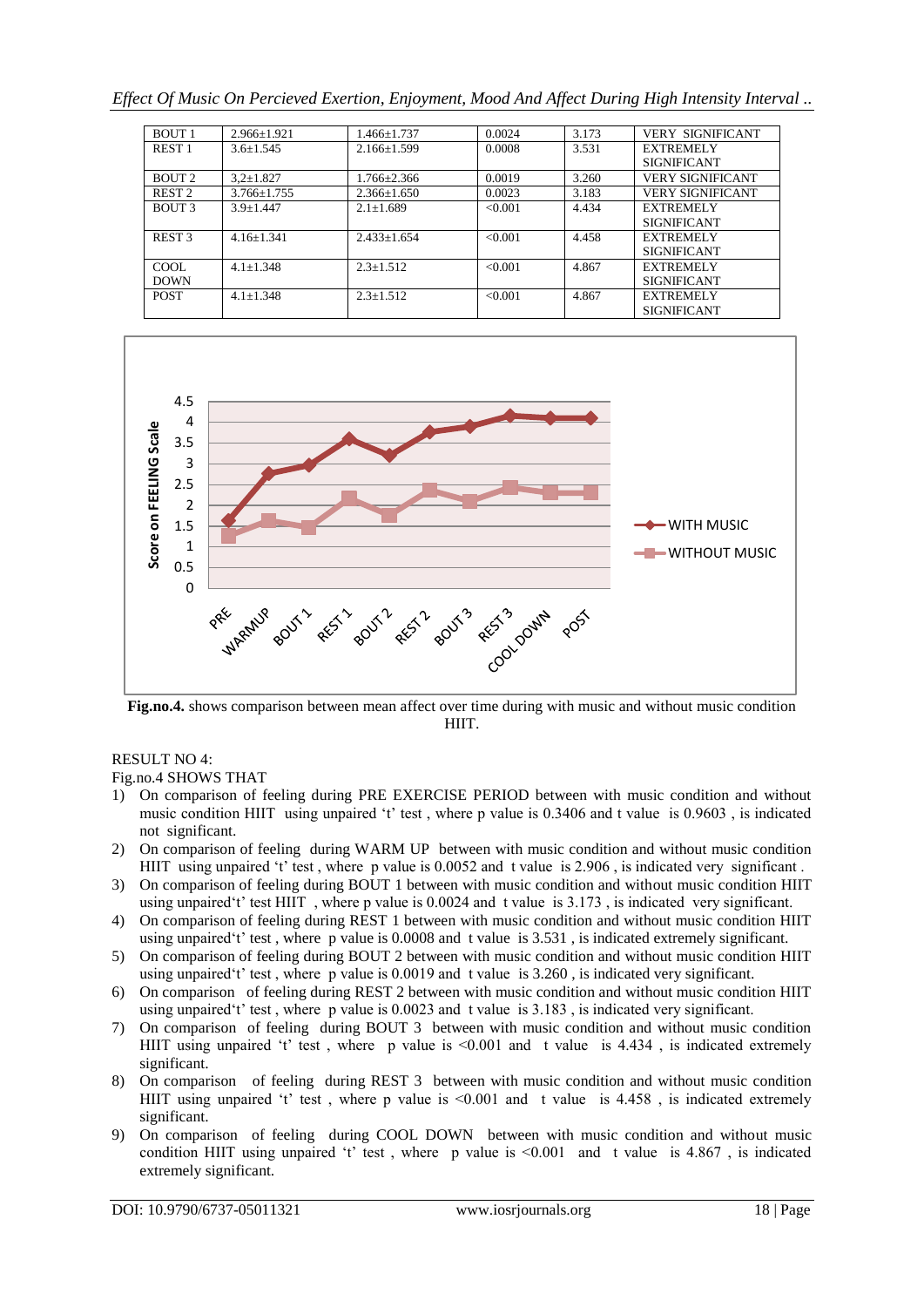10) On comparison of feeling during POST EXERCISE PERIOD between with music condition and without music condition HIIT using unpaired 't' test, where p value is  $\leq 0.001$  and t value is 4, 867, is indicated extremely significant.

# **IV. Discussion**

The present study "EFFECT OF MUSIC ON PERCIEVED EXERTION, ENJOYMENT, MOOD AND AFFECT DURING HIGH INTENSTITY INTERVAL TRAINING (HIIT)" was conducted from department of community physiotherapy, Dr. APJ Abdul Kalam College of physiotherapy, Loni. 30 students from Pravara institute of medical science were included in the study. The participants had to perform 2 HIIT protocols one with music and another without music. To control for order effects, trial order was counterbalanced. The effect of music on HIIT protocol was assessed by seen the difference in pre and post mood as assed by profile of mood states(POMS) , Rate of perceived exertion(RPE) measured by BORG 6-20 RPE (CATEGORY) SCALE, affect as measured by Feeling scale and post exercise enjoyment as assessed by physical activity enjoyment scale(PACES) . The result was found that there was no significant difference in pre and post mood, extremely significant difference in post exercise enjoyment, significant difference in only Bout 2, bout3 and very and extremely significant difference in affect across time when compared within with and without music condition HIIT.

#### RATE OF PERCEIVED EXERTION

The result of this study showed that there was significant difference in bout 2 and bout 3 and no significant difference across pre exercise , warmup,bou1,rest1,rest2,rest 3, cool down and post exercise RPE in between with music and without music conditioned HIIT .

Study done by V.M.nethery, competition in internal and external sources of information on exercise: influence on RPE and the impact on exercise load showed that there was significant reduction in RPE in music condition in heavy workloads when compared with control, sensory deprived and video condition .[31]

Study done by [Martin J. Barwood,](https://www.ncbi.nlm.nih.gov/pubmed/?term=Barwood%20MJ%5BAuthor%5D&cauthor=true&cauthor_uid=24150008) A Motivational Music and Video Intervention Improves High-Intensity Exercise Performance , in this study Each participant completed three 30-minute exercise bouts on a motorised treadmill under three counterbalanced conditions on separate days: control (CON), motivational music plus video intervention (M), non-motivational intervention (NM).the study proved that music conditioned High intensity exercise showed lower RPE as compared to control and non-motivational intervention high intensity exercise. [32]

There is no difference in RPE during warm up, rest 1, rest 2, rest 3, cool down, this might be due to use of Borg 6-20 category scale , which showed 6 as the lowest point on scale on exertion . So there might be a scope for future studies to continue the same trial by using the Borg  $CR - 10$  scales.

So, although there are contradictory results, that music might or might not decrease RPE during high intensity exercise. The present study and the above studies support the finding that music reduces rate of perceived exertion during high intensity exercise. As the present study on effect of music on HIIT protocol that included alternate high intensity bouts , interspersed with moderate intensity , the study shows reduction in RPE during high intensity bouts , thus proving participants having have low fatigue less , thus making the exercise effort more pleasurable and thus improving the exercise adherence .

#### ENJOYMENT

The results of this study showed there was extremely significant difference in the perceived enjoyment of with and without music conditioned HIIT. STORK et al studied a similar study to see the effect preferred music on perceived enjoyment of sprint interval exercise and found similar result. It has been suggested that increase in enjoyment of exercise can increase in adherence to that exercise .<sup>33</sup> so it can be suggested that participants would adhere more to HIIT with music as they perceive it as been more enjoyable and would more adhere to the exercise when music is added to it.

#### MOOD

The results of the study showed although there was significant difference in pre and post mood in with music and without music condition HIIT, but there was no significant difference in post mood on comparison of with music and without music condition.

A study done by Sterling K. MacNay, M.M.E., RMT-BC on the Influence of Preferred Music on the Perceived Exertion, Mood, and Time Estimation Scores of Patients Participating in a Cardiac Rehabilitation Exercise Program showed increase in positive mood with preferred music . In the present study a single session, the subjects demonstrated a statistically significant decrease in the mean values of the factors tension, depression, confusion and anger; an increase in vigour, ERA and TMD and no differences in fatigue in both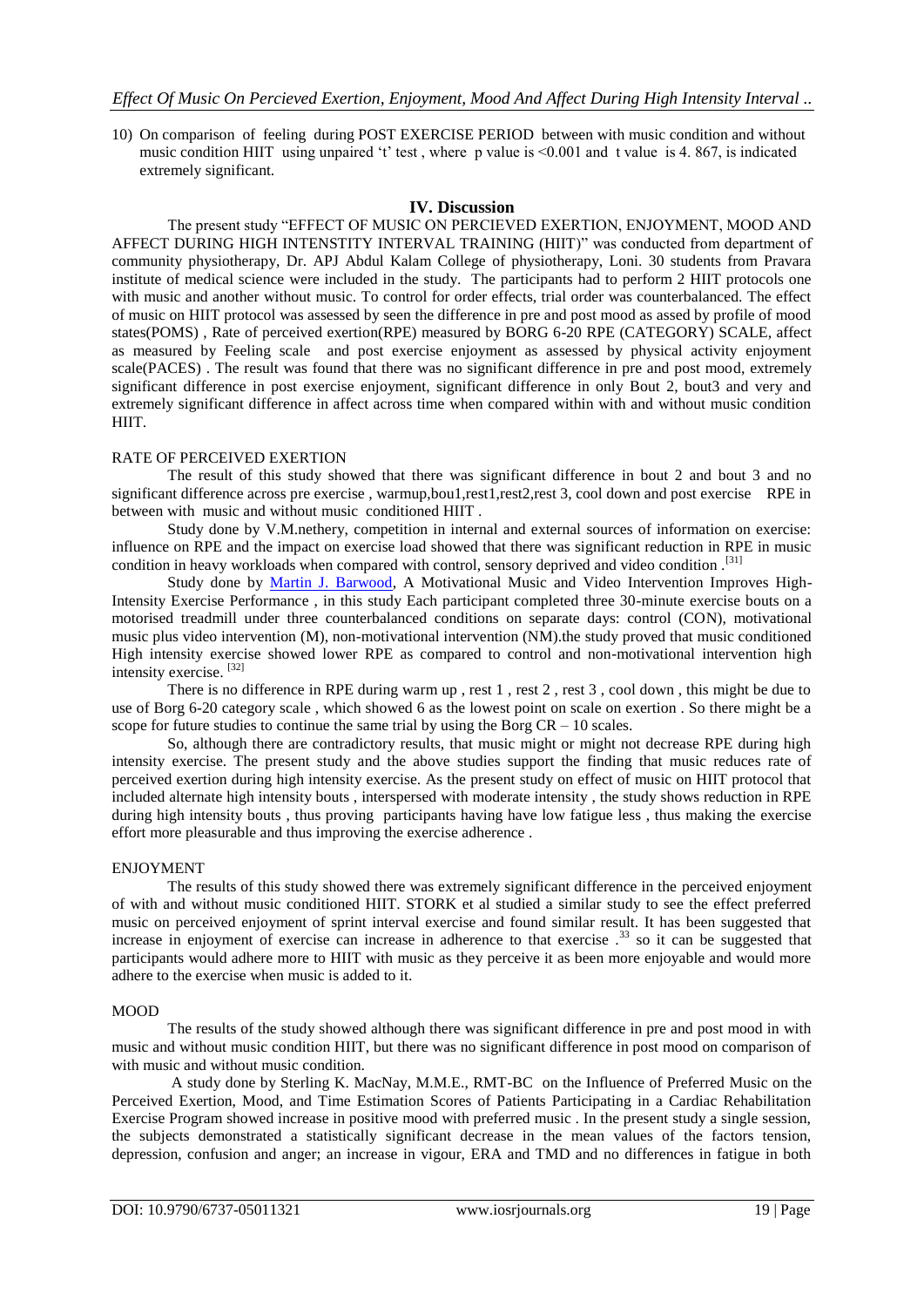condition i.e. HIIT with music and HIIT without music. These results are in line with earlier study results providing evidence for mood-enhanced benefits of exercise.<sup>[34]</sup>

The changes in anxiety, depression and mood states after exercise are explained most frequently by the endorphin and monoamine hypotheses. Exercise may also increase body temperature, blood circulation in the brain and impact on hypothalamic-pituitary-adrenal axis and physiological reactivity to stress. The possible psychological mechanisms include improvement of self-efficacy, distraction and cognitive dissonance.<sup>[35]</sup> The present study shows that there was no difference in mood in music and without music condition HIIT.

#### AFFECT

The result of this study shows that show there is significant or very significant and extremely significant change in affect across time i.e. in pre exercise , warm up , bout 1 ,2,3 and rest 1,2,3,cool down , post . This finding is in accordance withKarageorghis CI, Priest DL. Music in the exercise domain: a review and synthesis (Part I)which states that At high intensity levels, physiological cues appear to dominate processing capacity due to their relative strength, while at the more moderate intensity levels of exercise, both internal (e.g., kinaesthetic) and external (e.g., music) cues can be processed in parallel. While the positive effects of music on how one feels may not have the power to alter the perceptions of fatigue when exercising at a very high intensity, music may change how one interprets or responds to sensations of high exertion. In other words, although it is not possible to distract exercisers from the fatigue induced by high-intensity exercise, it is possible to change their perception of this fatigue towards a more positive evaluation; ostensibly music appears to 'colour' the interpretation of fatigue.  $[36]$ 

A study conducted by [Stephen H. Boutcher](http://journals.humankinetics.com/author/Boutcher%2C+Stephen+H) et al The Effects of Sensory Deprivation and Music on Perceived Exertion and Affect During Exercise proved that music increases positive affect at both moderate and heavy workloads had similar results.<sup>[37]</sup>The study conducted by JASMIN C. HUTCHINSON also had similar results in his study, he stated that music increases the work output, task motivation and affect of exercise although it does not decrease the perceived exertion.<sup>[38]</sup>

The present study shows the finding that Music has positive effect on affect over time on HIIT it can be stated that it improves adherence to exercise by increasing the pleasantness of exercise. Many researches also conclude that exercise-related increases in positive affect and decreases in feelings of fatigue can aid in the successful translation of exercise intentions into behaviour and improve adherence to exercise.<sup>[39]</sup>

### **V. Conclusion**

From the present study it was concluded that music has no effect on mood and positive effect on enjoyment , affect and rate of perceived exertion in high intensity interval training exercise when compared to without music conditioned High intensity interval exercise . Limitations of the study the study was conducted on less participants and the study was conducted at single centre. In future effect of music can be found out in different training programs and the study can be conducted for longer duration .

#### **Reference**

- [1]. [http://www.who.int/topics/physical\\_activity/en/](http://www.who.int/topics/physical_activity/en/)
- [2]. Haskell, W.L., Lee, I.M., Pate, R.R., Powell, K.E., Blair, S.N., Franklin, B.A., Macera, C.A., Heath, G.W., Thompson, P.D. and Bauman, A., 2007. *Physical activity and public health: updated recommendation for adults from the American College of Sports Medicine and the American Heart Association. Circulation, 116(9)*, 2007, 1081.
- [3]. Blair, Steven N. Physical inactivity: the biggest public health problem of the 21st century, *British journal of sports medicine ,* 43(1),  $2009 \cdot 1 - 2$
- [4]. Dumith, Samuel C., Pedro C. Hallal, Rodrigo S. Reis, and Harold W. Kohl, Worldwide prevalence of physical inactivity and its association with human development index in 76 countries,*Preventive medicine* 53(1),2011,24-28.
- [5]. Johnson, Cheryl A., Sheila A. Corrigan, Patricia M. Dubbert, and Sandra E. Gramling,Perceived barriers to excercise and weight control practices in community women, *Women & Health* 16 (3-4), 1990, 177-191.
- [6]. Booth, Michael L., Adrian Bauman, Neville Owen, and Christopher J. Gore , Physical activity preferences, preferred sources of assistance, and perceived barriers to increased activity among physically inactive Australians, *Preventive medicine* 26(1), 1997, 131-137.
- [7]. Juarbe, Teresa, Xiomara P. Turok, and Eliseo J. Pérez-Stable,Perceived benefits and barriers to physical activity among older Latina women, *Western journal of nursing research* 24(8), 2002, 868-886.
- [8]. Arzu, Daskapan, Emine Handan Tuzun, and Levent Eker, Perceived barriers to physical activity in university students, *Journal of sports science & medicine* 5(4), 2006, 615.
- [9]. Allison, Kenneth R., John JM Dwyer, and Susan Makin, Perceived barriers to physical activity among high school students, *Preventive medicine* 28(6), 1999, 608-615.
- [10]. Gibala, Martin J, High‐intensity Interval Training: A Time‐efficient Strategy for Health Promotion? *Current sports medicine reports* 6(4), 2007,211-213.
- [11]. Gaesser, Glenn A., and Siddhartha S. Angadi, High-intensity interval training for health and fitness: can less be more? 2011, 1540- 1541.
- [12]. <http://www.acsm.org/docs/brochures/high-intensity-interval-training.pdf>
- [13]. Guiraud, Thibaut, Anil Nigam, Vincent Gremeaux, Philippe Meyer, Martin Juneau, and Laurent Bosquet,High-intensity interval training in cardiac rehabilitation,*Sports Medicine* 42(7),2012, 587-605.